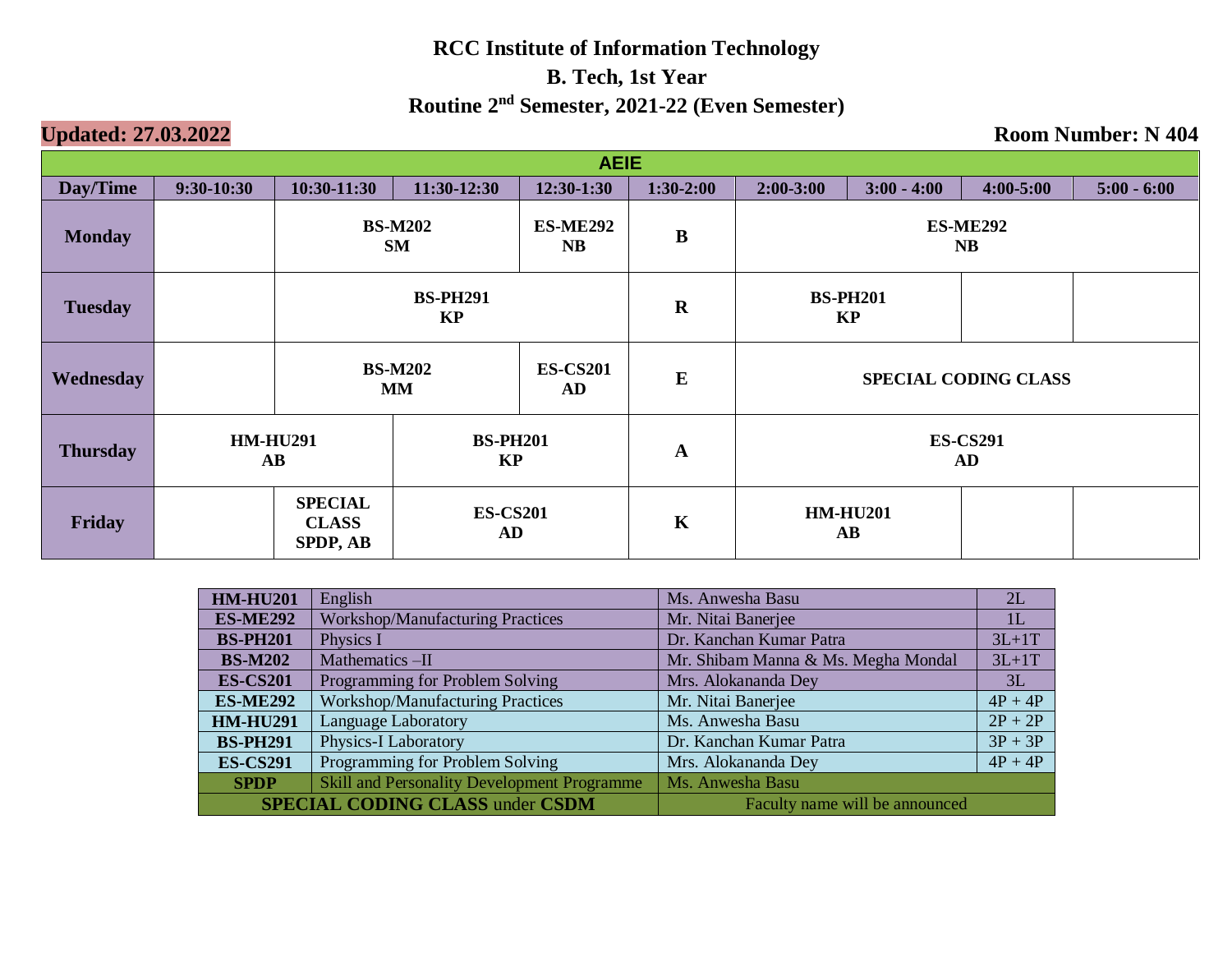| <b>CSE A</b>    |              |                                                                       |                              |                 |                                                                        |                                                                       |                                                              |               |               |  |
|-----------------|--------------|-----------------------------------------------------------------------|------------------------------|-----------------|------------------------------------------------------------------------|-----------------------------------------------------------------------|--------------------------------------------------------------|---------------|---------------|--|
| Day/Time        | $9:30-10:30$ | 10:30-11:30                                                           | $11:30-12:30$                | $12:30-1:30$    | $1:30-2:00$                                                            | $2:00-3:00$                                                           | $3:00 - 4:00$                                                | $4:00 - 5:00$ | $5:00 - 6:00$ |  |
| <b>Monday</b>   |              |                                                                       | <b>BS-CH201</b><br><b>PD</b> |                 | B                                                                      |                                                                       | <b>BS-M201</b><br><b>HM-HU291</b><br><b>JC</b><br><b>SKD</b> |               |               |  |
| <b>Tuesday</b>  |              | <b>SPECIAL</b><br><b>CLASS</b><br><b>SPDP, SKD</b>                    | <b>ES-CS201</b><br><b>PG</b> |                 | $\mathbf R$                                                            | <b>ES-CS291 GR 2</b><br><b>PG</b><br><b>BS-CH291 GR1</b><br><b>SA</b> |                                                              |               |               |  |
| Wednesday       |              | <b>ES-ME291 GR1</b><br><b>AS</b><br><b>BS-CH291 GR 2</b><br><b>PD</b> |                              |                 | $\bf{E}$                                                               | <b>SPECIAL CODING CLASS</b>                                           |                                                              |               |               |  |
| <b>Thursday</b> |              | <b>BS-CH201</b><br><b>ES-ME291</b><br><b>PD</b><br><b>AS</b>          |                              | $\mathbf A$     | <b>ES-ME291 GR 2</b><br><b>AS</b><br><b>ES-CS291 GR 1</b><br><b>PG</b> |                                                                       |                                                              |               |               |  |
| Friday          |              | <b>BS-M201</b><br>JC<br><b>PG</b>                                     |                              | <b>ES-CS201</b> | $\mathbf K$                                                            |                                                                       | <b>HM-HU201</b><br><b>SKD</b>                                |               |               |  |

| <b>HM-HU201</b> | English                                            | Dr. Sadhan Kr Dey                     | 2L             |
|-----------------|----------------------------------------------------|---------------------------------------|----------------|
| <b>ES-ME291</b> | Engineering Graphics & Design                      | Mr. Avijit Saha                       | 1 <sub>L</sub> |
| <b>BS-CH201</b> | Chemistry I                                        | Dr. Papia Datta                       | $3L+1T$        |
| <b>BS-M201</b>  | Mathematics -II                                    | Dr. Jahangir Chowdhury                | $3L+1T$        |
| <b>ES-CS201</b> | Programming for Problem Solving                    | Dr. Pramit Ghosh                      | 3L             |
| <b>ES-ME291</b> | Engineering Graphics & Design                      | Mr. Avijit Saha                       | $4P + 4P$      |
| <b>HM-HU291</b> | <b>Language Laboratory</b>                         | Dr. Sadhan Kr Dey                     | $2P + 2P$      |
| <b>BS-CH291</b> | Chemistry-I Laboratory                             | Dr. Papia Datta & Dr. Sangita Agarwal | $3P + 3P$      |
| <b>ES-CS291</b> | Programming for Problem Solving                    | Dr. Pramit Ghosh                      | $4P + 4P$      |
| <b>SPDP</b>     | <b>Skill and Personality Development Programme</b> | Dr. Sadhan Kr Dey                     |                |
|                 | <b>SPECIAL CODING CLASS under CSDM</b>             | Mr. Arup Kumar Bhattacharjee          |                |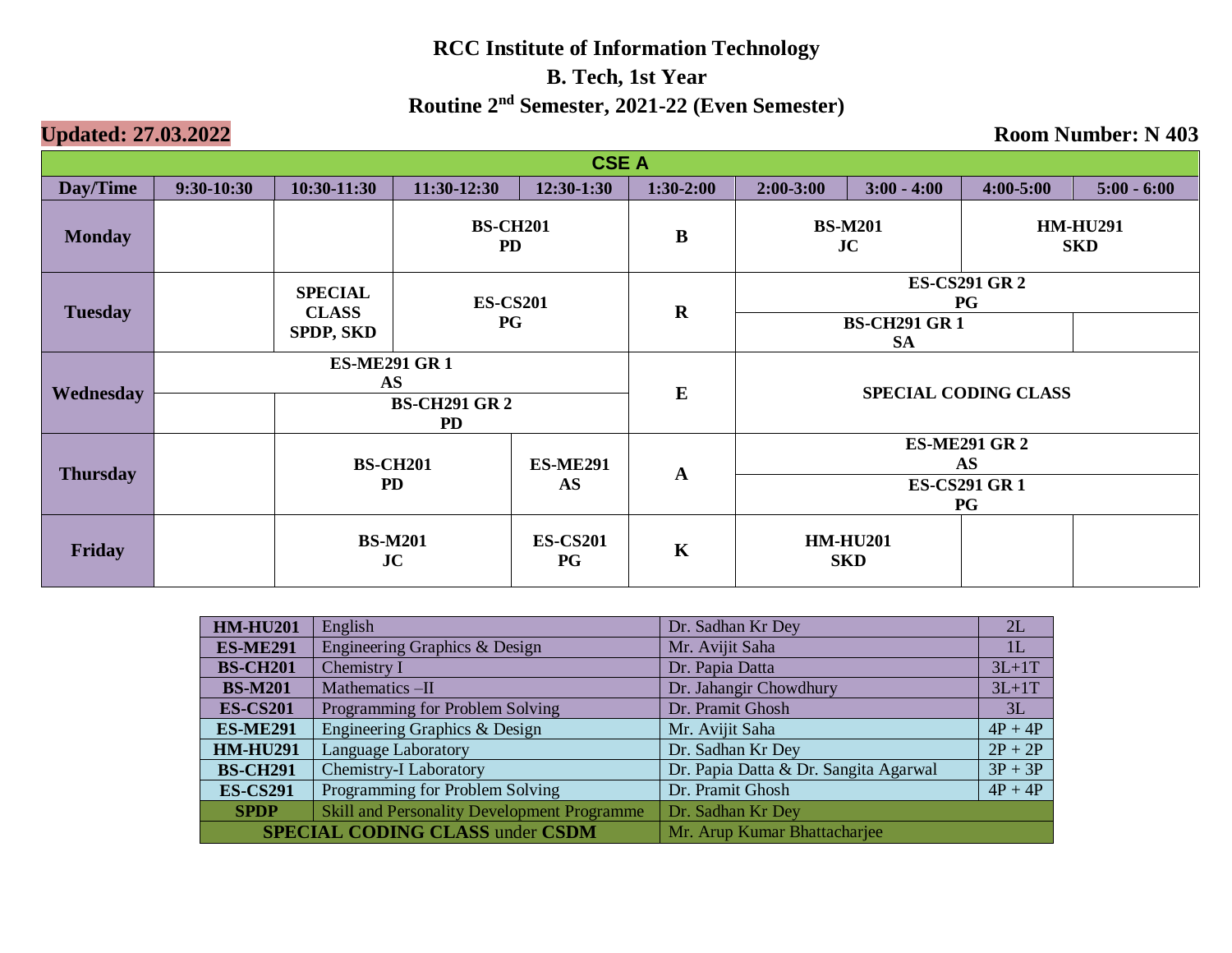| <b>CSE-B</b>    |                 |                                             |                                  |                 |                                   |                                   |                                    |                                   |               |  |  |
|-----------------|-----------------|---------------------------------------------|----------------------------------|-----------------|-----------------------------------|-----------------------------------|------------------------------------|-----------------------------------|---------------|--|--|
| Day/Time        | $9:30 - 10:30$  | $10:30-11:30$                               | 11:30-12:30                      | $12:30-1:30$    | $1:30-2:00$                       | $2:00-3:00$                       | $3:00 - 4:00$                      | $4:00 - 5:00$                     | $5:00 - 6:00$ |  |  |
| <b>Monday</b>   | <b>HM-HU201</b> |                                             |                                  | <b>ES-CS201</b> | $\bf{B}$                          | <b>ES-ME291 GR1</b><br><b>AS</b>  |                                    |                                   |               |  |  |
|                 |                 |                                             | <b>SKD</b>                       | <b>MS</b>       | <b>ES-CS291 GR 2</b><br><b>MS</b> |                                   |                                    |                                   |               |  |  |
|                 |                 | <b>BS-M201</b>                              |                                  | <b>BS-CH201</b> | $\mathbf R$                       |                                   | <b>HM-HU291 GR 2</b><br><b>SKD</b> |                                   |               |  |  |
| <b>Tuesday</b>  |                 | JC<br><b>PD</b>                             |                                  |                 |                                   |                                   |                                    | <b>ES-CS291 GR1</b><br><b>MS</b>  |               |  |  |
| Wednesday       |                 | <b>SPECIAL</b><br><b>CLASS</b><br>SPDP, SKD | <b>ES-CS201</b><br><b>MS</b>     |                 | E                                 |                                   | <b>SPECIAL CODING CLASS</b>        |                                   |               |  |  |
|                 |                 | <b>ES-ME291</b>                             |                                  | <b>BS-M201</b>  |                                   |                                   |                                    | <b>HM-HU291 GR1</b><br><b>SKD</b> |               |  |  |
| <b>Thursday</b> |                 | <b>AS</b>                                   |                                  | JC              | $\mathbf A$                       | <b>BS-CH291 GR 2</b><br><b>PD</b> |                                    |                                   |               |  |  |
| Friday          |                 | <b>ES-ME291 GR 2</b><br><b>AS</b>           |                                  |                 |                                   |                                   | <b>BS-CH201</b>                    |                                   |               |  |  |
|                 |                 |                                             | <b>BS-CH291 GR1</b><br><b>PD</b> |                 | $\mathbf K$                       |                                   | <b>PD</b>                          |                                   |               |  |  |

| <b>HM-HU201</b> | English                                            | Dr. Sadhan Kr Dey            | 2L        |
|-----------------|----------------------------------------------------|------------------------------|-----------|
| <b>ES-ME291</b> | Engineering Graphics & Design                      | Mr. Avijit Saha              | 1L        |
| <b>BS-CH201</b> | Chemistry I                                        | Dr. Papia Datta              | $3L+1T$   |
| <b>BS-M201</b>  | Mathematics-II                                     | Dr. Jahangir Chowdhury       | $3L+1T$   |
| <b>ES-CS201</b> | Programming for Problem Solving                    | Mrs. Monika Singh            | 3L        |
| <b>ES-ME291</b> | Engineering Graphics & Design                      | Mr. Avijit Saha              | $4P + 4P$ |
| <b>HM-HU291</b> | <b>Language Laboratory</b>                         | Dr. Sadhan Kr Dey            | $2P + 2P$ |
| <b>BS-CH291</b> | <b>Chemistry-I Laboratory</b>                      | Dr. Papia Datta              | $3P + 3P$ |
| <b>ES-CS291</b> | Programming for Problem Solving                    | Mrs. Monika Singh            | $4P + 4P$ |
| <b>SPDP</b>     | <b>Skill and Personality Development Programme</b> | Dr. Sadhan Kr Dey            |           |
|                 | <b>SPECIAL CODING CLASS under CSDM</b>             | Mr. Arup Kumar Bhattacharjee |           |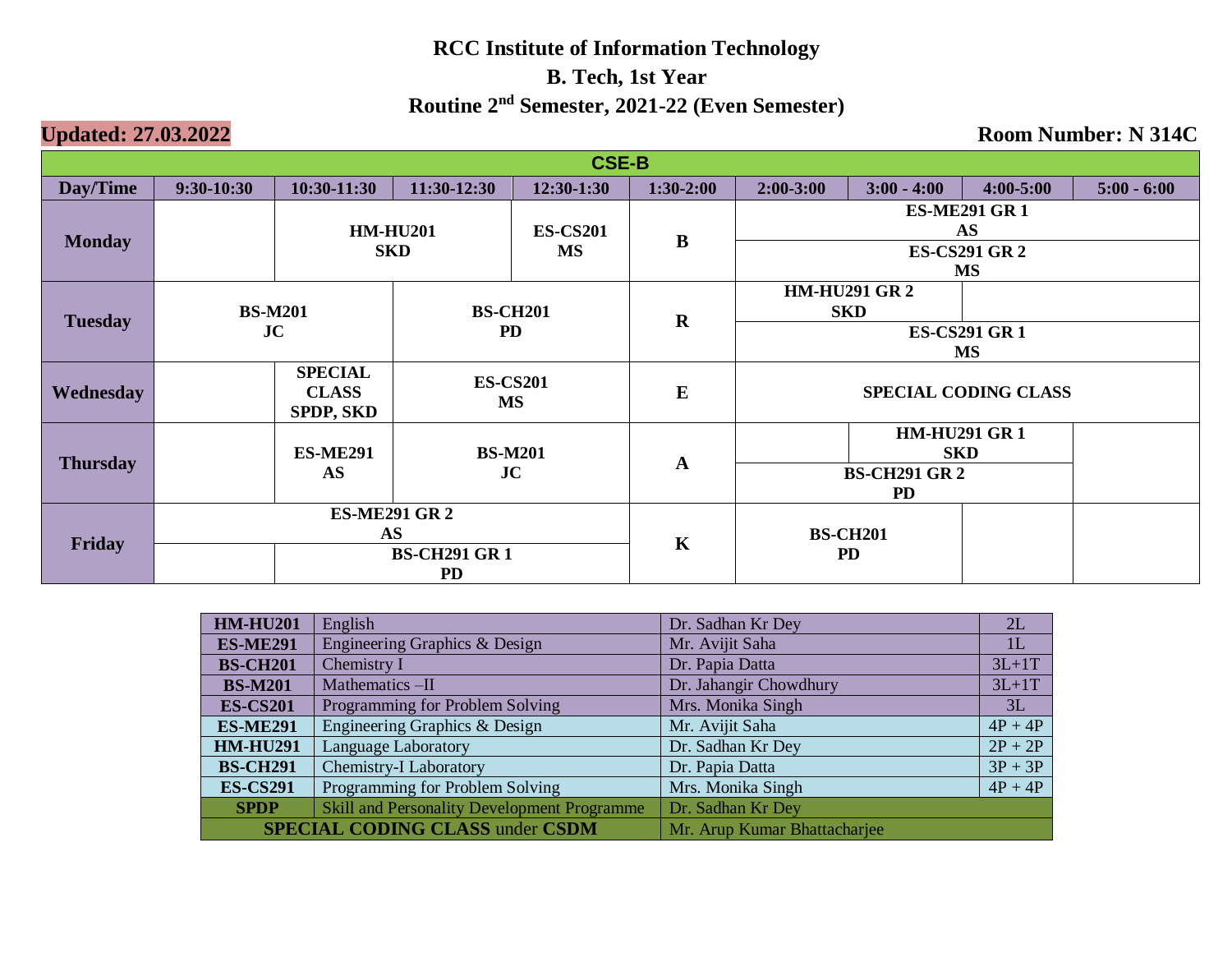| <b>ECE A</b>    |                |                                   |                                               |                 |                                   |                                  |                                               |                             |                        |  |
|-----------------|----------------|-----------------------------------|-----------------------------------------------|-----------------|-----------------------------------|----------------------------------|-----------------------------------------------|-----------------------------|------------------------|--|
| Day/Time        | $9:30-10:30$   | $10:30-11:30$                     | 11:30-12:30                                   | 12:30-1:30      | $1:30-2:00$                       | $2:00-3:00$                      | $3:00 - 4:00$                                 | $4:00 - 5:00$               | $5:00 - 6:00$          |  |
| <b>Monday</b>   |                | <b>ES-CS291 GR 1</b><br><b>SM</b> |                                               |                 | $\bf{B}$                          | <b>BS-M202</b>                   |                                               |                             | <b>HM-HU201</b>        |  |
|                 |                | <b>ES-ME292 GR 2</b><br><b>NB</b> |                                               |                 |                                   |                                  | MJ                                            |                             | $\mathbf{A}\mathbf{B}$ |  |
| <b>Tuesday</b>  |                | <b>ES-CS201</b>                   |                                               | <b>ES-ME292</b> | $\mathbf R$                       | <b>BS-PH291 GR1</b><br><b>SC</b> |                                               |                             |                        |  |
|                 |                | <b>SM</b>                         |                                               | <b>NB</b>       |                                   |                                  | <b>HM-HU291 GR2</b><br>$\mathbf{A}\mathbf{B}$ |                             |                        |  |
| Wednesday       |                | <b>ES-CS201</b><br><b>SM</b>      | <b>BS-PH201</b><br>SC                         |                 | E                                 |                                  |                                               | <b>SPECIAL CODING CLASS</b> |                        |  |
| <b>Thursday</b> |                |                                   | <b>HM-HU291 GR1</b><br>$\mathbf{A}\mathbf{B}$ |                 | $\mathbf A$                       |                                  | <b>BS-M202</b>                                |                             |                        |  |
|                 |                | <b>BS-PH291 GR2</b><br><b>SC</b>  |                                               |                 |                                   | MJ                               |                                               |                             |                        |  |
| Friday          | <b>SPECIAL</b> | <b>BS-PH201</b>                   |                                               |                 | <b>ES-CS291 GR 2</b><br><b>SM</b> |                                  |                                               |                             |                        |  |
|                 |                | <b>CLASS</b><br><b>SPDP, AB</b>   | <b>SC</b>                                     |                 | K                                 | <b>ES-ME292 GR1</b><br><b>DM</b> |                                               |                             |                        |  |

| <b>HM-HU201</b> | English                                            | Ms. Anwesha Basu                           | 2L             |
|-----------------|----------------------------------------------------|--------------------------------------------|----------------|
| <b>ES-ME292</b> | <b>Workshop/Manufacturing Practices</b>            | Mr. Nitai Banerjee                         | 1 <sub>L</sub> |
| <b>BS-PH201</b> | Physics I                                          | Dr. Satarupa Chatterjee                    | $3L+1T$        |
| <b>BS-M202</b>  | Mathematics -II                                    | Mr. Manoranjan Jana                        | $3L+1T$        |
| <b>ES-CS201</b> | Programming for Problem Solving                    | Mr. Souvik Majumdar                        | 3L             |
| <b>ES-ME292</b> | Workshop/Manufacturing Practices                   | Mr. Nitai Banerjee & Mr. Debashis Majumder | $4P + 4P$      |
| <b>HM-HU291</b> | <b>Language Laboratory</b>                         | Ms. Anwesha Basu                           | $2P + 2P$      |
| <b>BS-PH291</b> | <b>Physics-I Laboratory</b>                        | Dr. Satarupa Chatterjee                    | $3P + 3P$      |
| <b>ES-CS291</b> | Programming for Problem Solving                    | Mr. Souvik Majumdar                        | $4P + 4P$      |
| <b>SPDP</b>     | <b>Skill and Personality Development Programme</b> | Ms. Anwesha Basu                           |                |
|                 | <b>SPECIAL CODING CLASS under CSDM</b>             | Ms. Srirupa Das                            |                |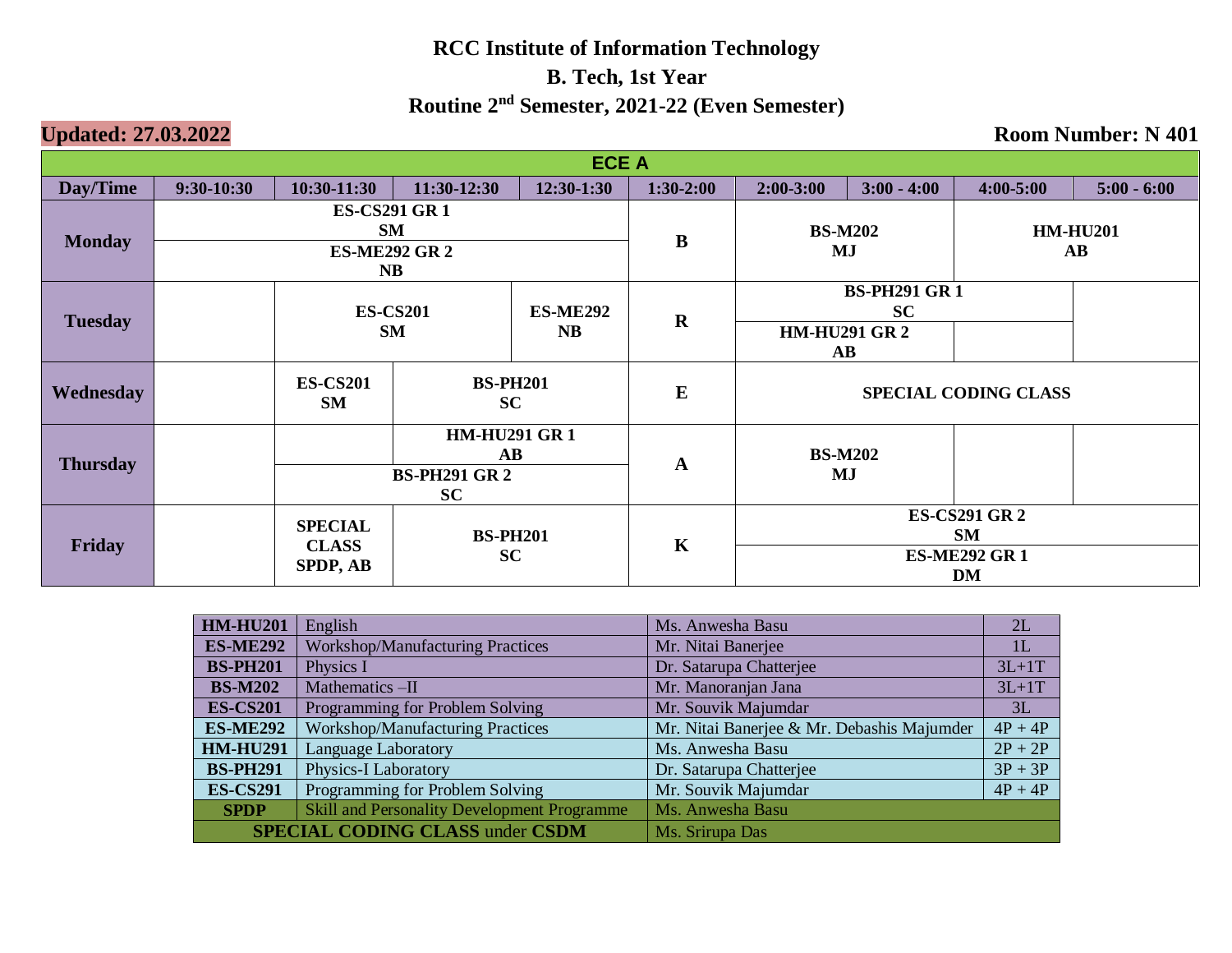| <b>ECE-B</b>    |                                        |                                                                           |                 |            |                             |                                    |                                               |                                  |               |  |
|-----------------|----------------------------------------|---------------------------------------------------------------------------|-----------------|------------|-----------------------------|------------------------------------|-----------------------------------------------|----------------------------------|---------------|--|
| Day/Time        | $9:30-10:30$                           | $10:30-11:30$                                                             | 11:30-12:30     | 12:30-1:30 | $1:30-2:00$                 | $2:00-3:00$                        | $3:00 - 4:00$                                 | $4:00 - 5:00$                    | $5:00 - 6:00$ |  |
| <b>Monday</b>   | <b>ES-CS201</b>                        |                                                                           | <b>BS-PH201</b> |            | $\bf{B}$                    |                                    | <b>BS-PH291 GR1</b><br>SC                     |                                  |               |  |
|                 |                                        | <b>AKB</b>                                                                | <b>SC</b>       |            |                             | <b>ES-CS291 GR 2</b><br><b>AKB</b> |                                               |                                  |               |  |
|                 |                                        | <b>BS-M202</b><br><b>BS-PH201</b>                                         |                 |            | $\mathbf R$                 | <b>ES-ME292 Gr 2</b><br><b>DM</b>  |                                               |                                  |               |  |
| <b>Tuesday</b>  |                                        | <b>SC</b><br>MJ                                                           |                 |            |                             |                                    | <b>HM-HU291 GR1</b><br>$\mathbf{A}\mathbf{B}$ |                                  |               |  |
| Wednesday       |                                        | <b>HM-HU201</b><br><b>ES-ME292</b><br>$\mathbf{A}\mathbf{B}$<br><b>NB</b> |                 | $\bf{E}$   | <b>SPECIAL CODING CLASS</b> |                                    |                                               |                                  |               |  |
|                 |                                        |                                                                           | <b>BS-M202</b>  |            |                             | <b>ES-ME292 GR1</b><br>DM          |                                               |                                  |               |  |
| <b>Thursday</b> |                                        |                                                                           | MJ              |            | $\mathbf A$                 | <b>BS-PH291 GR2</b><br>SC          |                                               |                                  |               |  |
|                 |                                        | <b>SPECIAL</b>                                                            | <b>ES-CS201</b> |            | $\mathbf K$                 | <b>ES-CS291 GR 1</b><br><b>AKB</b> |                                               |                                  |               |  |
| Friday          | <b>CLASS</b><br><b>AKB</b><br>SPDP, AB |                                                                           |                 |            |                             |                                    |                                               | <b>HM-HU291 GR2</b><br><b>AB</b> |               |  |

| <b>HM-HU201</b> | English                                            | Ms. Anwesha Basu             | 2L        |
|-----------------|----------------------------------------------------|------------------------------|-----------|
| <b>ES-ME292</b> | <b>Workshop/Manufacturing Practices</b>            | Mr. Nitai Banerjee           | 1L        |
| <b>BS-PH201</b> | Physics I                                          | Dr. Satarupa Chatterjee      | $3L+1T$   |
| <b>BS-M202</b>  | Mathematics-II                                     | Mr. Manoranjan Jana          | $3L+1T$   |
| <b>ES-CS201</b> | Programming for Problem Solving                    | Mr. Arup Kumar Bhattacharjee | 3L        |
| <b>ES-ME292</b> | <b>Workshop/Manufacturing Practices</b>            | Mr. Debashis Majumder        | $4P + 4P$ |
| <b>HM-HU291</b> | <b>Language Laboratory</b>                         | Ms. Anwesha Basu             | $2P + 2P$ |
| <b>BS-PH291</b> | <b>Physics-I Laboratory</b>                        | Dr. Satarupa Chatterjee      | $3P + 3P$ |
| <b>ES-CS291</b> | Programming for Problem Solving                    | Mr. Arup Kumar Bhattacharjee | $4P + 4P$ |
| <b>SPDP</b>     | <b>Skill and Personality Development Programme</b> | Ms. Anwesha Basu             |           |
|                 | <b>SPECIAL CODING CLASS under CSDM</b>             | Ms. Srirupa Das              |           |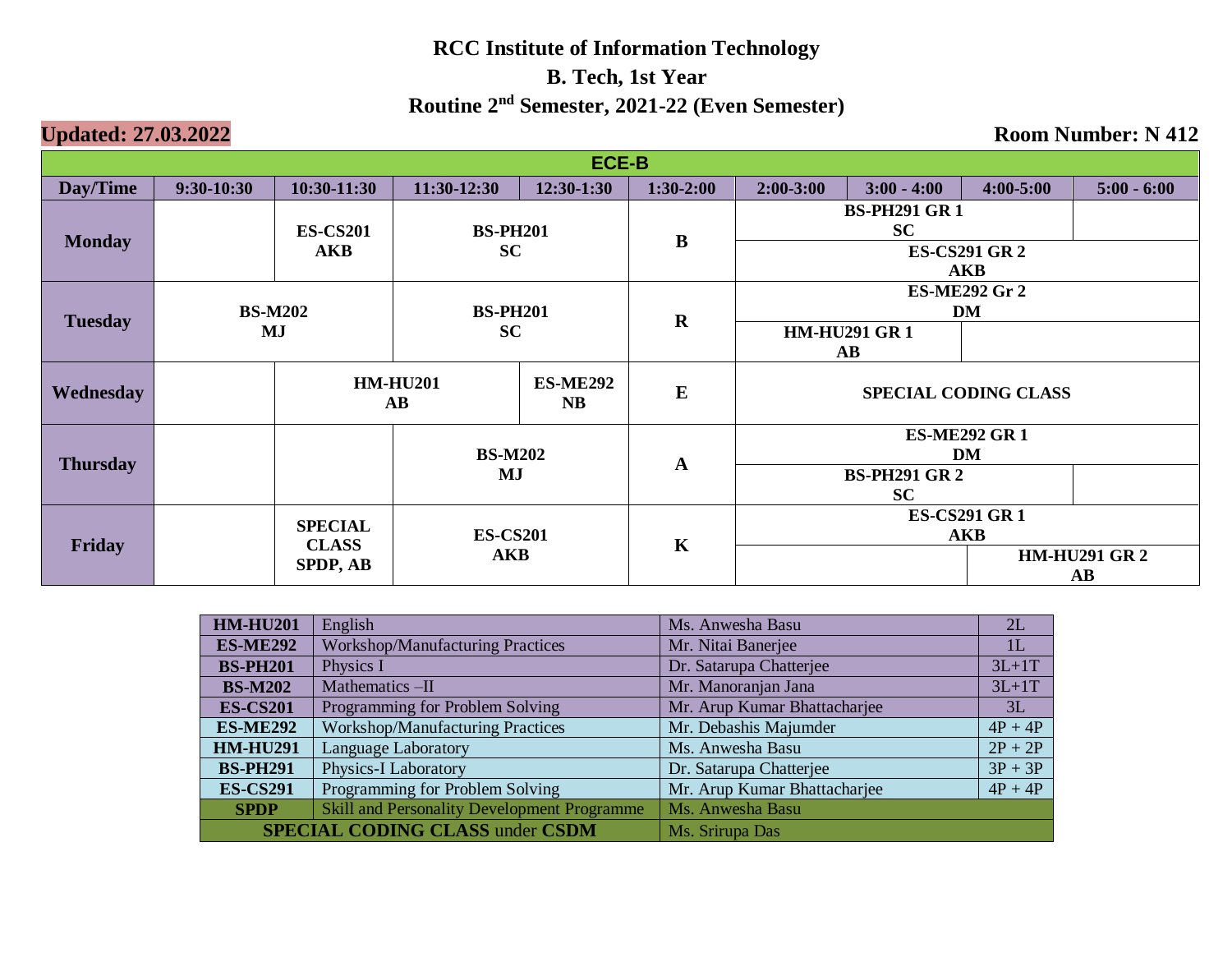| EE.             |                       |                                                                    |                                           |             |                              |                             |                       |               |               |
|-----------------|-----------------------|--------------------------------------------------------------------|-------------------------------------------|-------------|------------------------------|-----------------------------|-----------------------|---------------|---------------|
| Day/Time        | $9:30-10:30$          | $10:30-11:30$                                                      | 11:30-12:30                               | 12:30-1:30  | $1:30-2:00$                  | $2:00-3:00$                 | $3:00 - 4:00$         | $4:00 - 5:00$ | $5:00 - 6:00$ |
| <b>Monday</b>   |                       | <b>ES-CS201</b><br>$_{\rm IP}$                                     | <b>BS-PH201</b><br>KP                     |             | $\bf{B}$                     |                             | <b>ES-CS291</b><br>IP |               |               |
| <b>Tuesday</b>  |                       | <b>SPECIAL</b><br><b>CLASS</b><br><b>SPDP, AB</b>                  | <b>HM-HU201</b><br>$\mathbf{A}\mathbf{B}$ |             | $\mathbf R$                  | <b>BS-M202</b><br>MJ        |                       |               |               |
| Wednesday       |                       | <b>BS-PH291</b><br><b>KP</b>                                       |                                           |             | $\bf{E}$                     | <b>SPECIAL CODING CLASS</b> |                       |               |               |
| <b>Thursday</b> |                       | <b>HM-HU291</b><br><b>ES-CS201</b><br>IP<br>$\mathbf{A}\mathbf{B}$ |                                           | $\mathbf A$ | <b>BS-PH201</b><br><b>KP</b> |                             |                       |               |               |
| Friday          | <b>ES-ME292</b><br>DM |                                                                    |                                           | $\mathbf K$ | <b>ES-ME292</b><br><b>NB</b> |                             | <b>BS-M202</b><br>MJ  |               |               |

| <b>HM-HU201</b> | English                                            | Ms. Anwesha Basu               | 2L        |
|-----------------|----------------------------------------------------|--------------------------------|-----------|
| <b>ES-ME292</b> | <b>Workshop/Manufacturing Practices</b>            | Mr. Nitai Banerjee             | 1L        |
| <b>BS-PH201</b> | Physics I                                          | Dr. Kanchan Kumar Patra        | $3L+1T$   |
| <b>BS-M202</b>  | Mathematics-II                                     | Mr. Manoranjan Jana            | $3L+1T$   |
| <b>ES-CS201</b> | Programming for Problem Solving                    | Dr. Indrajit Pan               | 3L        |
| <b>ES-ME292</b> | <b>Workshop/Manufacturing Practices</b>            | Mr. Debashis Majumder          | $4P + 4P$ |
| <b>HM-HU291</b> | <b>Language Laboratory</b>                         | Ms. Anwesha Basu               | $2P + 2P$ |
| <b>BS-PH291</b> | Physics-I Laboratory                               | Dr. Kanchan Kumar Patra        | $3P + 3P$ |
| <b>ES-CS291</b> | Programming for Problem Solving                    | Dr. Indrajit Pan               | $4P + 4P$ |
| <b>SPDP</b>     | <b>Skill and Personality Development Programme</b> | Ms. Anwesha Basu               |           |
|                 | <b>SPECIAL CODING CLASS under CSDM</b>             | Faculty name will be announced |           |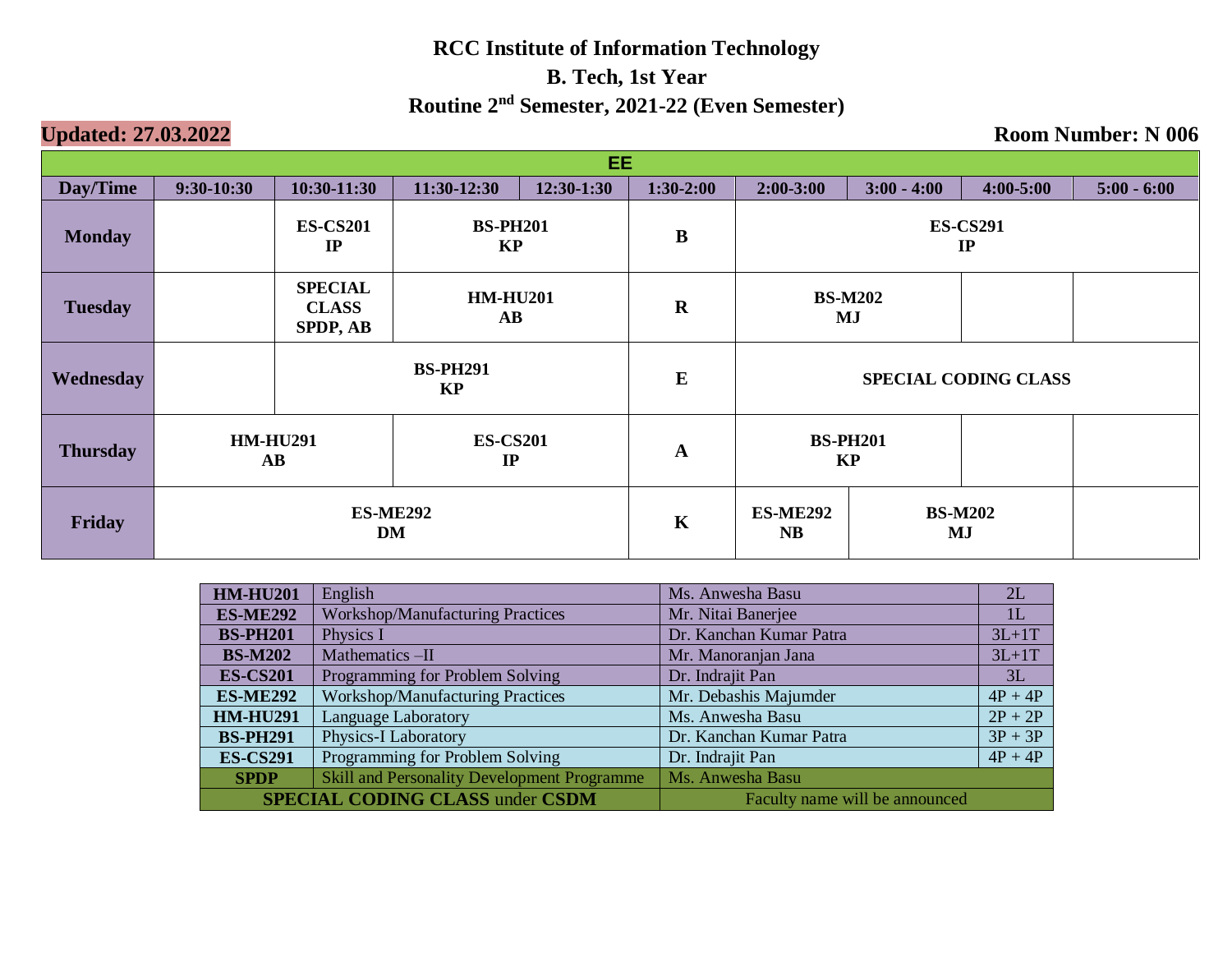| IT-A             |                                   |                               |                                           |                              |             |                                                          |                       |                      |               |
|------------------|-----------------------------------|-------------------------------|-------------------------------------------|------------------------------|-------------|----------------------------------------------------------|-----------------------|----------------------|---------------|
| Day/Time         | $9:30-10:30$                      | 10:30-11:30                   | 11:30-12:30                               | 12:30-1:30                   | $1:30-2:00$ | $2:00-3:00$                                              | $3:00 - 4:00$         | $4:00 - 5:00$        | $5:00 - 6:00$ |
| <b>Monday</b>    |                                   | <b>ES-ME291</b><br>AS         | <b>ES-CS201</b><br>$\mathbf{H}\mathbf{B}$ |                              |             | <b>HM-HU291 GR1</b><br><b>SKD</b><br><b>BS-CH291 GR2</b> |                       |                      |               |
|                  |                                   |                               |                                           |                              |             |                                                          | TD                    |                      |               |
| <b>Tuesday</b>   | <b>ES-ME291 GR 2</b><br><b>NB</b> |                               |                                           |                              |             | <b>ES-ME291 GR1</b><br><b>NB</b>                         |                       |                      |               |
|                  | <b>BS-CH291 GR1</b><br><b>SA</b>  |                               |                                           |                              |             | <b>HM-HU291 GR 2</b><br><b>SKD</b>                       |                       |                      |               |
| <b>Wednesday</b> |                                   | <b>BS-M201</b><br>JC          |                                           |                              |             | <b>SPECIAL CODING CLASS</b>                              |                       |                      |               |
| <b>Thursday</b>  |                                   | <b>HM-HU201</b><br><b>SKD</b> |                                           | <b>ES-CS201</b><br>$\bf{HB}$ |             | <b>SPECIAL</b><br><b>CLASS</b><br><b>SPDP, SKD</b>       | <b>BS-CH201</b><br>TD |                      |               |
| Friday           | <b>ES-CS291 GR1</b>               |                               |                                           |                              |             |                                                          |                       |                      |               |
|                  | AP<br><b>ES-CS291 GR 2</b>        |                               |                                           |                              |             | <b>BS-CH201</b><br>TD                                    |                       | <b>BS-M201</b><br>JC |               |
|                  | $\mathbf{H}\mathbf{B}$            |                               |                                           |                              |             |                                                          |                       |                      |               |

| <b>HM-HU201</b>                        | English                                            | Dr. Sadhan Kr Dey                        | 2L        |  |  |
|----------------------------------------|----------------------------------------------------|------------------------------------------|-----------|--|--|
| <b>ES-ME291</b>                        | Engineering Graphics & Design                      | Mr. Avijit Saha                          | 1L        |  |  |
| <b>BS-CH201</b>                        | Chemistry I                                        | Dr. Tathagata Deb                        | $3L+1T$   |  |  |
| <b>BS-M201</b>                         | Mathematics -II                                    | Dr. Jahangir Chowdhury                   | $3L+1T$   |  |  |
| <b>ES-CS201</b>                        | Programming for Problem Solving                    | Dr. Hrishikesh Bhaumik                   | 3L        |  |  |
| <b>ES-ME291</b>                        | Engineering Graphics & Design                      | Mr. Nitai Banerjee                       | $4P + 4P$ |  |  |
| <b>HM-HU291</b>                        | <b>Language Laboratory</b>                         | Dr. Sadhan Kr Dey                        | $2P + 2P$ |  |  |
| <b>BS-CH291</b>                        | <b>Chemistry-I Laboratory</b>                      | Dr. Tathagata Deb & Dr. Sangita Agarwal  | $3P + 3P$ |  |  |
| <b>ES-CS291</b>                        | Programming for Problem Solving                    | Dr. Hrishikesh Bhaumik & Ms. Ahana Patra | $4P + 4P$ |  |  |
| <b>SPDP</b>                            | <b>Skill and Personality Development Programme</b> | Dr. Sadhan Kr Dey                        |           |  |  |
| <b>SPECIAL CODING CLASS under CSDM</b> |                                                    | Faculty name will be announced           |           |  |  |